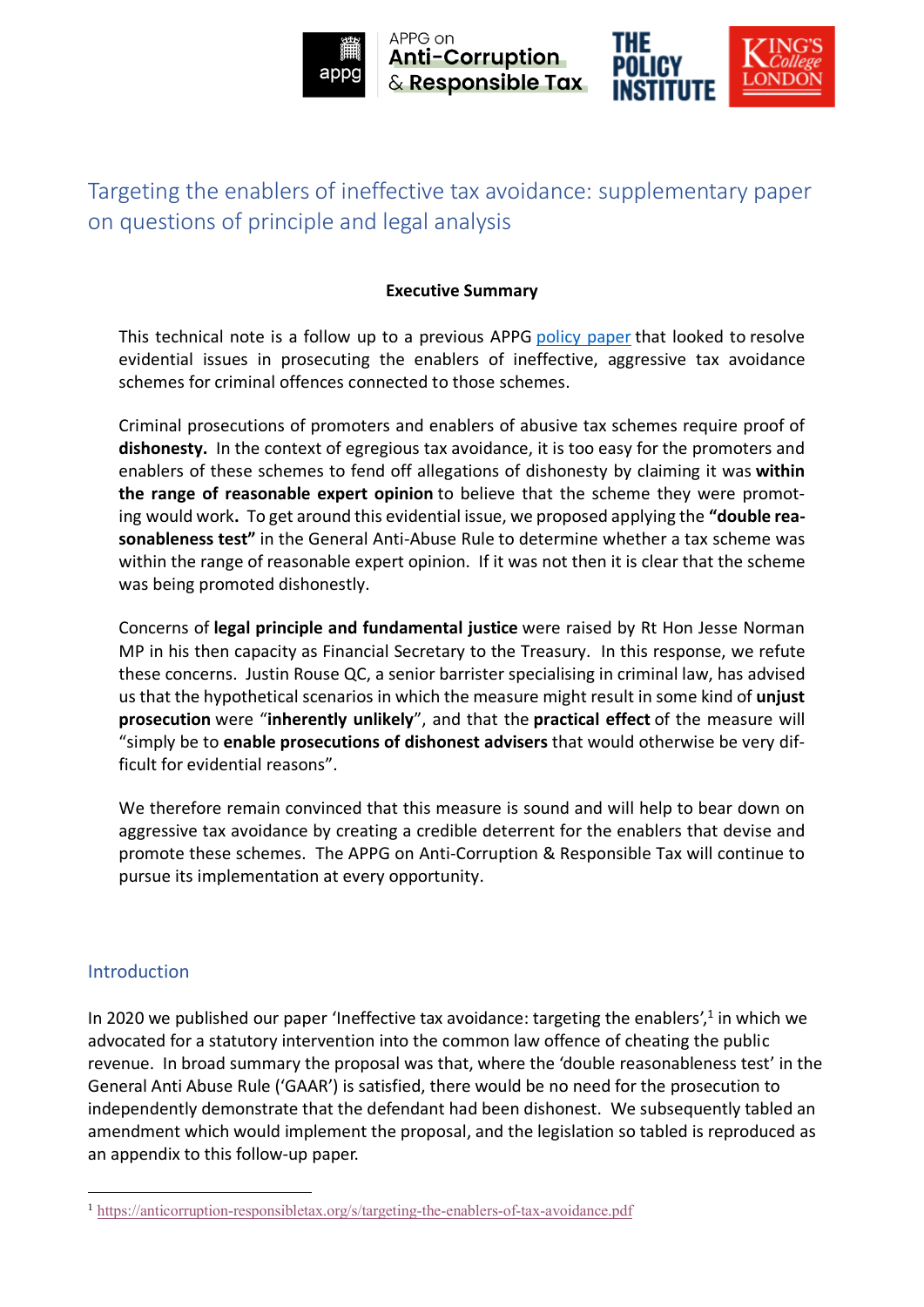In the House of Commons and in wider debate a number of important concerns have been raised in relation to the proposal. What about the principle of innocent until proven guilty? Would this measure risk criminalising the innocent? Does this measure create a strict liability offence i.e. one without a 'mens rea' or mental element? Does this measure water down the requirement to prove guilt beyond reasonable doubt? What about rule of law, human rights, the right to a fair trial and so on?

In this paper we address those concerns.<sup>2</sup> Prior to drafting this paper we obtained advice of Justin Rouse QC, a senior barrister specialising in criminal law, and his advice is reflected in the analysis below. A specific technical issue was raised and addressed by counsel, and the point is noted in the section to which it is relevant (i.e. the section headed 'Presumption of innocence and burden of proof). Broadly, however, counsel confirmed that the proposed legislation may be enacted without substantial concerns of the kind suggested above. In his opinion counsel offered the foregoing summary of the practical effect of the draft legislation.

"Realistically, the only widening of the scope of the offence is in respect of an honest adviser unwittingly getting involved in a GAARable scheme out of gross incompetence and thereafter being unable to make out the defence [*i.e. the additional defence for good faith error in subsection (3) in the draft legislation*]. Assuming such advisers are vanishingly rare and should not even be in practice, that scenario is inherently unlikely, so the effect will (subject to the potential reading down of the defence burden [*i.e. the technical issue mentioned above and discussed below*]) simply be to enable prosecutions of dishonest advisers that would otherwise be very difficult for evidential reasons."

This is a technical paper and it should be read only as an adjunct to our previous paper. It does not contain the arguments in favour of the measure; for those, please see the original paper. The discussion in this paper is organised under four heads i.e. (i) Deterrence, (ii) 'Mens rea' and strict liability, (iii) Presumption of innocence and burden of proof, and (iv) Right to a fair trial.

## **Deterrence**

The starting point for addressing the questions of principle raised in relation to the proposed measure is to note that they are to a substantial (if not overwhelming) extent, theoretical. This is because the purpose of the measure is to deter tax advisers who would otherwise be giving advice so unreasonably aggressive that no reasonable tax adviser could consider the course of conduct reasonable (this being the GAAR double reasonableness test). With the knowledge that this measure is on the statue books, it is to be hoped that advisers only give advice which is within the (still broad) spectrum of advice between conservative and *reasonably* aggressive.

It is of course theoretically possible that an adviser could unwittingly give unreasonably aggressive tax advice by accident, or out of sheer incompetence. It is with such scenarios in mind that the questions of principle are here addressed.

<sup>&</sup>lt;sup>2</sup>We would note that concerns of a procedural nature have also been raised – specifically how would this measure interface with the procedure of the GAAR panel? That concern is validly raised and we agree that it would need to be considered in any practical implementation of the measure. This paper, however, addresses the questions of principle and of legal analysis.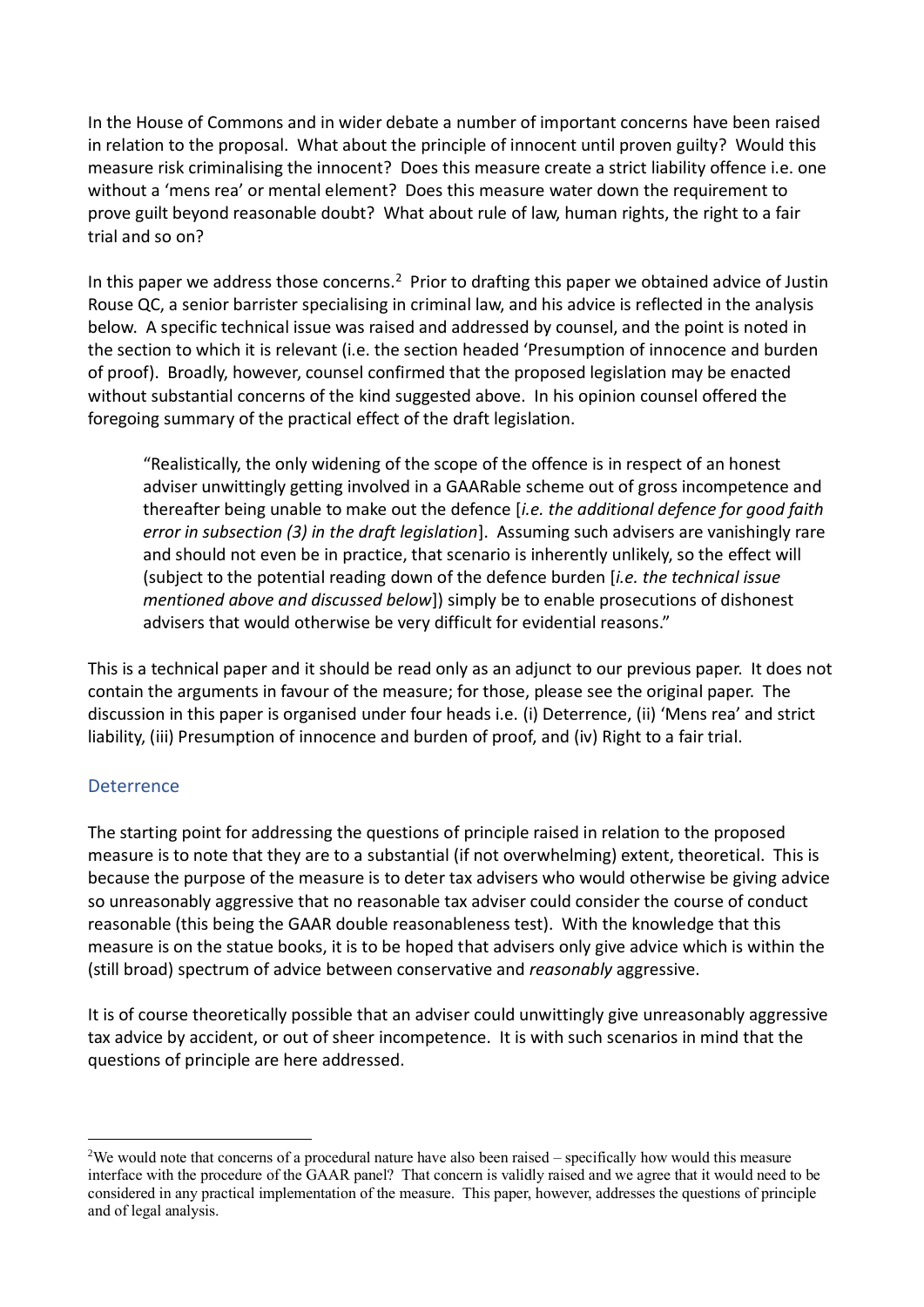## 'Mens rea' and strict liability

Generally speaking, criminal offences are defined so as to have a 'mens rea' or 'mental element'. This means that it is not sufficient for the prosecution to show that a defendant did an act or omission: instead it is also necessary to demonstrate that the defendant had a culpable state of mind. Offences without such an element are referred to as 'strict liability' offences and (rightly) they are considered to present greater threat to principles of justice.

On the face of it, it may be supposed that the measure we propose turns cheating the public revenue into a strict liability offence; that substituting a GAAR determination for the dishonesty element strips the offence of its mental element.

This is not the case. Where our measure applies, it would still be necessary for the prosecution to show to the jury the existence of a mental element, and show it to the criminal standard. That mental element would not be dishonesty but knowledge; specifically knowledge of the aspects of the course of conduct being promoted by the adviser that have the consequence that it would fall foul of the double reasonableness test (see subsection 2 in the appended legislative implementation). If the defendant does not know that the course of conduct has the features that mark it out as one that no reasonable tax adviser would consider reasonable, the prosecution will fail.

It is perfectly common for the mental element in a criminal offence to be knowledge (as it is here), or intention, or recklessness, or some other mental element aside from dishonesty. No principle of justice is abrogated by our proposal from this perspective.

We recognise, however, that this will not save from prosecution the hypothetical innocent tax adviser, caught up in an ultra-aggressive scheme, the features of which they are aware of, but which they nonetheless (for whatever non-culpable reason) do not recognise for what it is. It is for that reason that, unrealistic though this scenario is, our proposal includes a 'safety valve' in the form of a 'good faith' defence (see subsection 3 in the appended legislative implementation). If the defendant can show they believed in good faith that the course of conduct was reasonable in the circumstances, the prosecution will fail.

## Presumption of innocence and burden of proof

The burden of proof in relation to the principal elements of the offence, including the mental element of knowledge, remains with the prosecution. They must show beyond reasonable doubt that all the elements of the offence are made out in the ordinary way. The presumption of innocence is therefore upheld.

But the 'good faith' defence introduced by our measure is something that the defendant must prove if they seek to rely on it. To that limited extent, therefore, there would exist what is known as a 'reverse burden' in the definition of the offence of cheating the public revenue as modified by our proposal.

That reverse burden would not be introduced into the principal elements of the offence, however; it would only exist in relation to this additional supplementary defence that did not exist before. As explained, in order for the defence to even be needed, the prosecution would have to show beyond reasonable doubt that the offence had otherwise been committed. If not, the case will not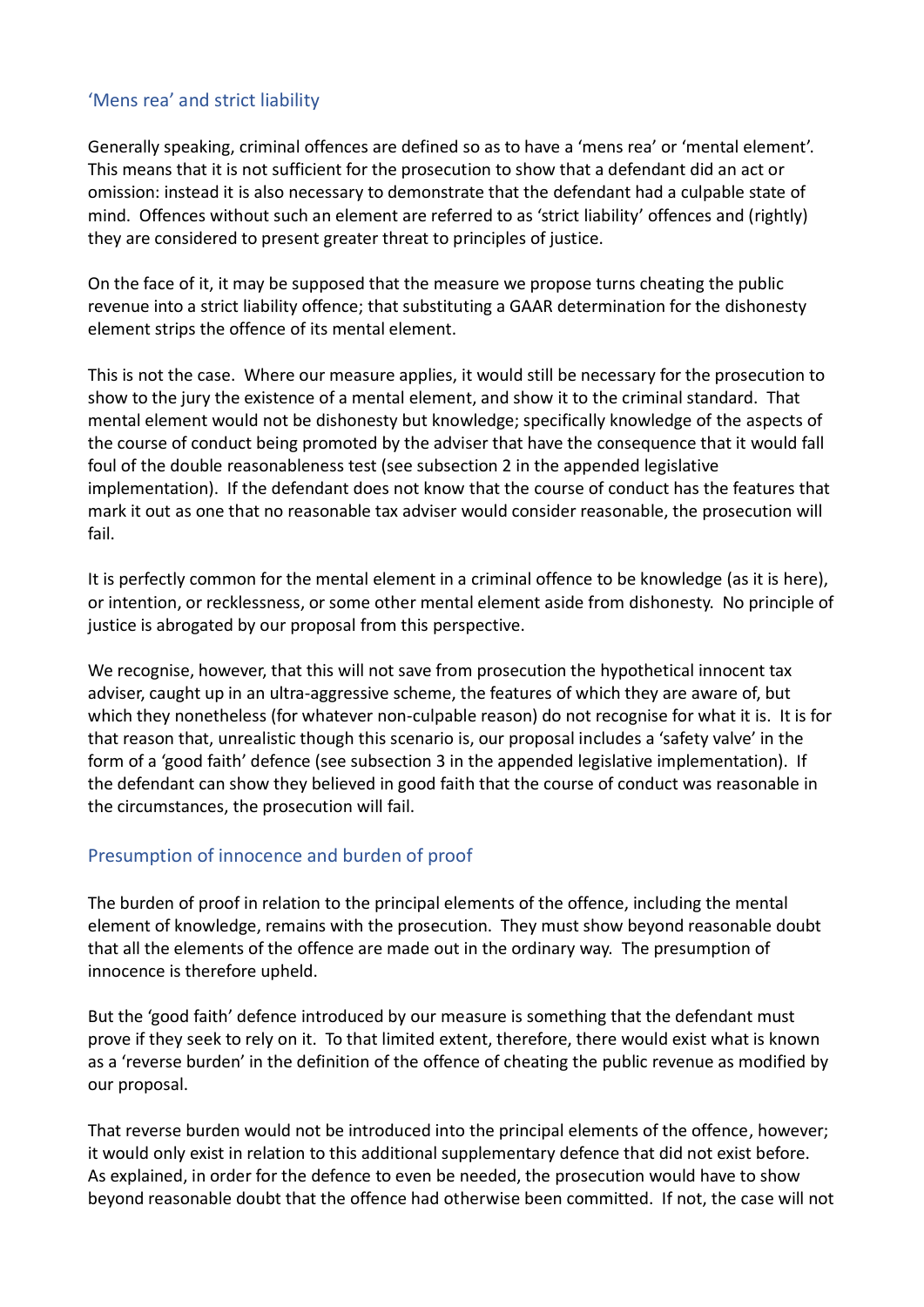proceed beyond the close of the prosecution case. Further, it should be understood that the reverse burden on the defendant would only be (at most, as to which see below) the civil standard of proof – they would not be required to prove their defence beyond reasonable doubt.

It is common for elements of good faith/good reason to rest upon a defendant in English criminal law. This is because it is quintessentially an element of a defendant's state of mind – something which it is difficult for the prosecution to *disprove.* This phenomenon of a reverse burden of proof in relation to a defence is therefore absolutely not, in and of itself, contrary to principle. To offer a dramatic example, the defence of 'diminished responsibility' in respect of a murder charge is one where the burden of proof rests on the defence. A novel reverse burden will, however, potentially offer a route by which the defendant can challenge the prosecution by challenging the burden of proof which the defence imposes on them on e.g. human rights grounds.

The advice we have received is that, while it is likely that a court would allow the reverse burden in these circumstances, it is theoretically possible that the defence could be 'read down' so as to constitute a mere 'evidential' burden. All the defendant would have to do in these circumstances is provide evidence going to the existence of the defence, and the burden would then fall back on the prosecution to refute it beyond reasonable doubt. In other words, in the hands of criminal judges, the 'safety valve' in our measure may in fact offer even more safety to the hypothetical innocent than it appears as the measure is drafted. Certainly if the burden is indeed 'read down' all question of contravention of principles of justice would be eradicated. The offence would be harder to prove, from the perspective of not being susceptible to a defence with a reverse burden, than a murder charge.

## Right to a fair trial

The advice we have received is that, to the extent issues of broad legal principle are raised by our proposal, those issued would be addressed in proceedings by reference to the aforementioned question whether the 'reverse burden' is to be 'read down' into a mere 'evidential' burden. This means that, in the event the measure is implemented and a prosecution is brought under it, litigation on that specific issue could be expected which would only be resolved on appeal where the courts would consider the impact of legal burden on the right to a fair trial (Art. 6 ECHR). We have received advice that both our domestic courts and the European Court of Human Rights afford a wide 'margin of appreciation' to states/authorities in the organisation of their own criminal law, including legal/evidential burdens. One of the factors which the courts will consider is the public interest. For the reasons given above, we believe that the public interest in this measure is strong.

In any event, however, the prospect of potential appeal on this issue has two major strategic consequences for both tax advisers and those who would prosecute them under this measure:

First, we do not believe that the possibility of a tax adviser fighting and winning that battle in the Court of Appeal and/or the Supreme Court is enough to mitigate the deterrent effect of this measure. The risk of losing and facing prison would continue to dominate in the mind of an adviser considering giving unreasonably aggressive advice.

Secondly, on the part of the prosecution, the risk of fighting and losing that battle (and thereby watering down the offence) means that it would be a strategic error to prosecute in a case where there is even a possibility that the defendant could rely on the 'good faith' defence. Much better to keep their powder dry on that issue and only prosecute where the defendant was very obviously